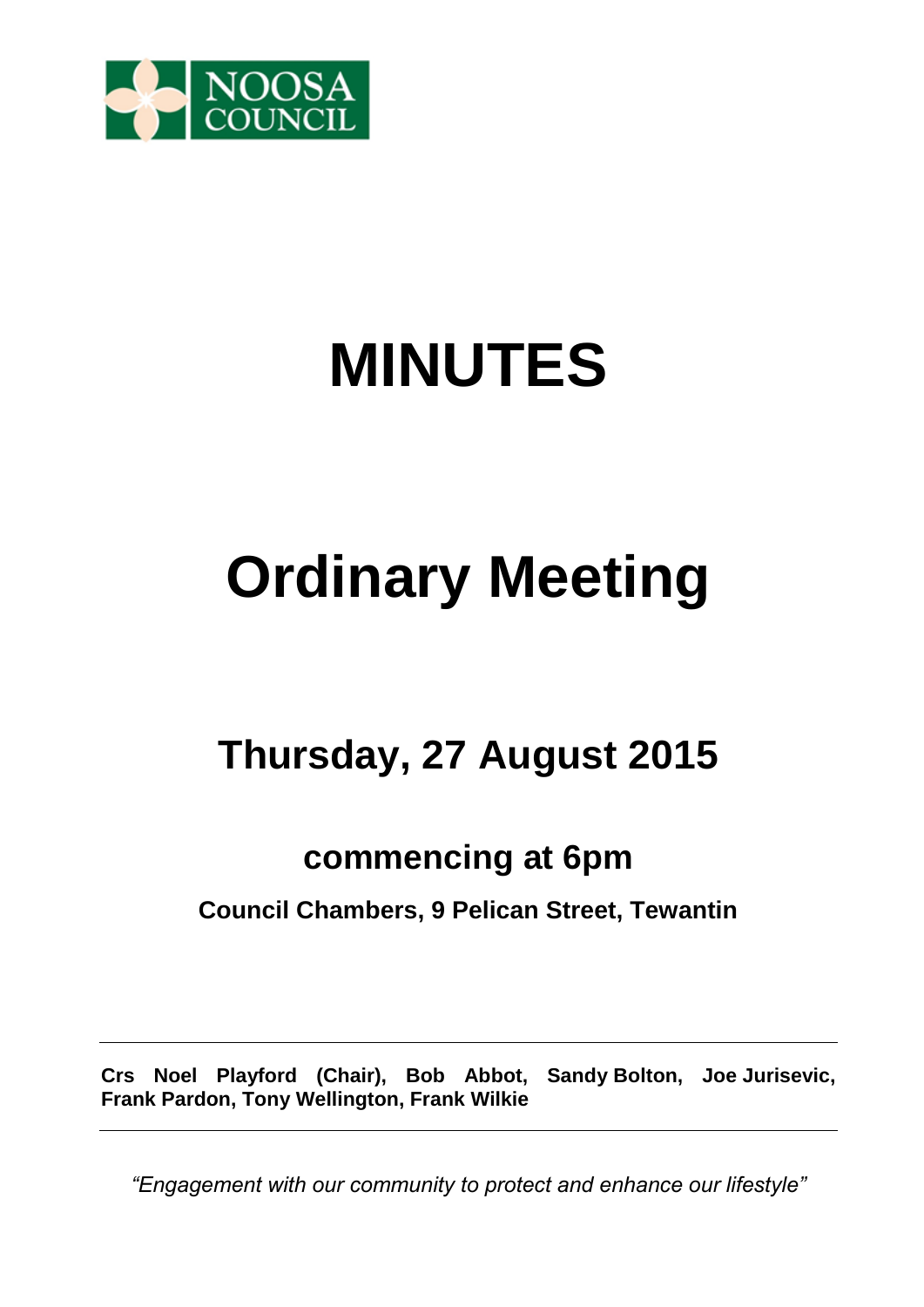#### **1 ATTENDANCE & APOLOGIES**

#### **COUNCILLORS**

Councillor N Playford, Mayor Councillor S Bolton Councillor J Jurisevic Councillor F Pardon Councillor T Wellington Councillor F Wilkie

#### **EXECUTIVE**

B de Chastel, Chief Executive Officer A Rogers, Director Community Services M Drydale, Director Planning & Infrastructure D Iezzi, Executive Manager M Shave, Director Corporate Services

#### **APOLOGIES**

Councillor B Abbot

The meeting commenced at 6.01pm

#### **2 CONFIRMATION OF MINUTES**

#### **Council Resolution**

**Moved: Cr Bolton Seconded: Cr Wellington** 

The Minutes of the Ordinary Meeting held on 30 July 2015 be received and confirmed.

**Carried.**

#### **3 MAYORAL MINUTES**

Nil.

#### **4 NOTIFIED MOTIONS**

Nil.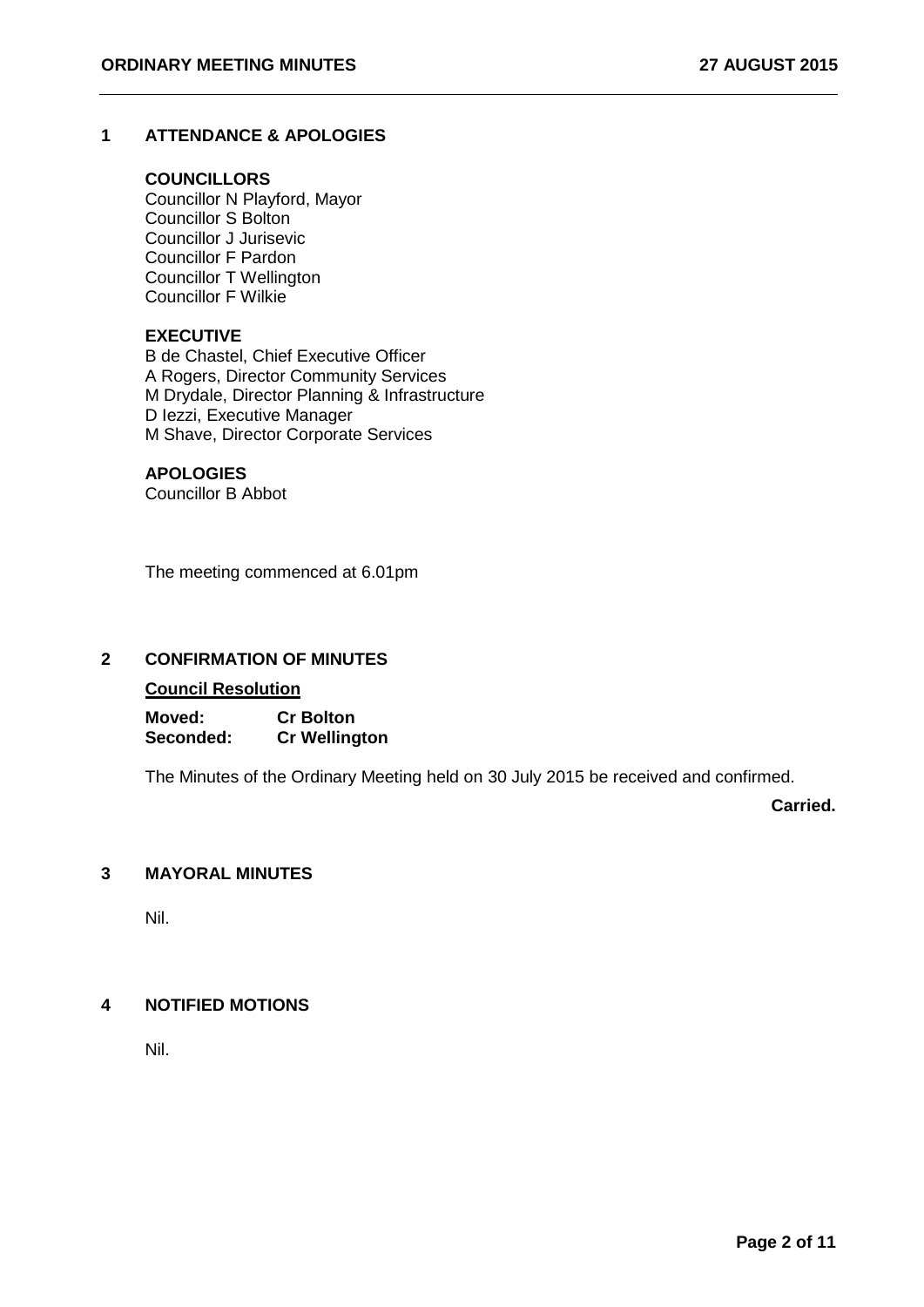#### **5 CONSIDERATION OF COMMITTEE RECOMMENDATIONS**

#### **AUDIT & RISK COMMITTEE RECOMMENDATIONS**

#### **21 AUGUST 2015 – Cr Playford, Cr Wellington, Scott Williams, Cameron Jaggers**

*External attendees:* Debra Stoltz and Denis Byram (Queensland Audit Office)

#### *The following Recommendations from the Audit & Risk Committee were adopted without discussion or further amendment.*

#### **Council Resolution**

**Moved: Cr Bolton Seconded: Cr Jurisevic**

The Audit & Risk Committee recommendations dated 21 August 2015 be adopted.

**Carried.**

#### **1 QUEENSLAND AUDIT OFFICE BRIEFING PAPER AND INTERIM AUDIT REPORT**

The Audit & Risk Committee noted the briefing note and interim audit report provided by the Queensland Audit Office to the Audit & Risk Committee meeting dated 21 August 2015.

#### **2 INTERNAL AUDIT PROGRAM, ISSUES ARISING FROM INTERNAL AND EXTERNAL AUDIT, AND ANNUAL REPORT DISCLOSURES**

That Council note the report by the Governance Advisor to the Audit & Risk Committee Meeting dated 21 August 2015 and:

- A. Adopt the proposed Internal Audit Program for 2015/16 provided at Attachment 1 to the report.
- B. Adopt the updated Internal Audit Policy provided at Attachment 3 to the report.
- C. Adopt the updated Audit & Risk Committee Charter provided at Attachment 4 to the report with an amendment to item 6.1 Committee Chairperson to read as follows:

*6.1 Committee Chairperson*

*The Chairperson shall be elected by the Committee with a preference for the Chairperson to be an independent Committee member.*

#### **3 DRAFT FINANCIAL STATEMENTS 2014/15**

That Council note the report by the Manager Financial Services to the Audit & Risk Committee Meeting dated 21 August 2015 regarding the draft financial statements for the period ended 30 June 2015.

#### **4 RISK MANAGEMENT UPDATE**

That Council note the report by the Governance Advisor to the Audit & Risk Committee Meeting dated 21 August 2015 providing an update on the progress of implementation of Council's Risk Management Program.

#### **5 FRAUD AND CORRUPTION CONTROL PLAN AND PUBLIC INTEREST DISCLOSURE**

That Council note the report by the Governance Advisor to the Audit & Risk Committee Meeting dated 21 August 2015 providing an update on Council's Fraud and Corruption Control and Public Interest Disclosure Policy and Procedure and note that no Public Interest Disclosures have been made to date.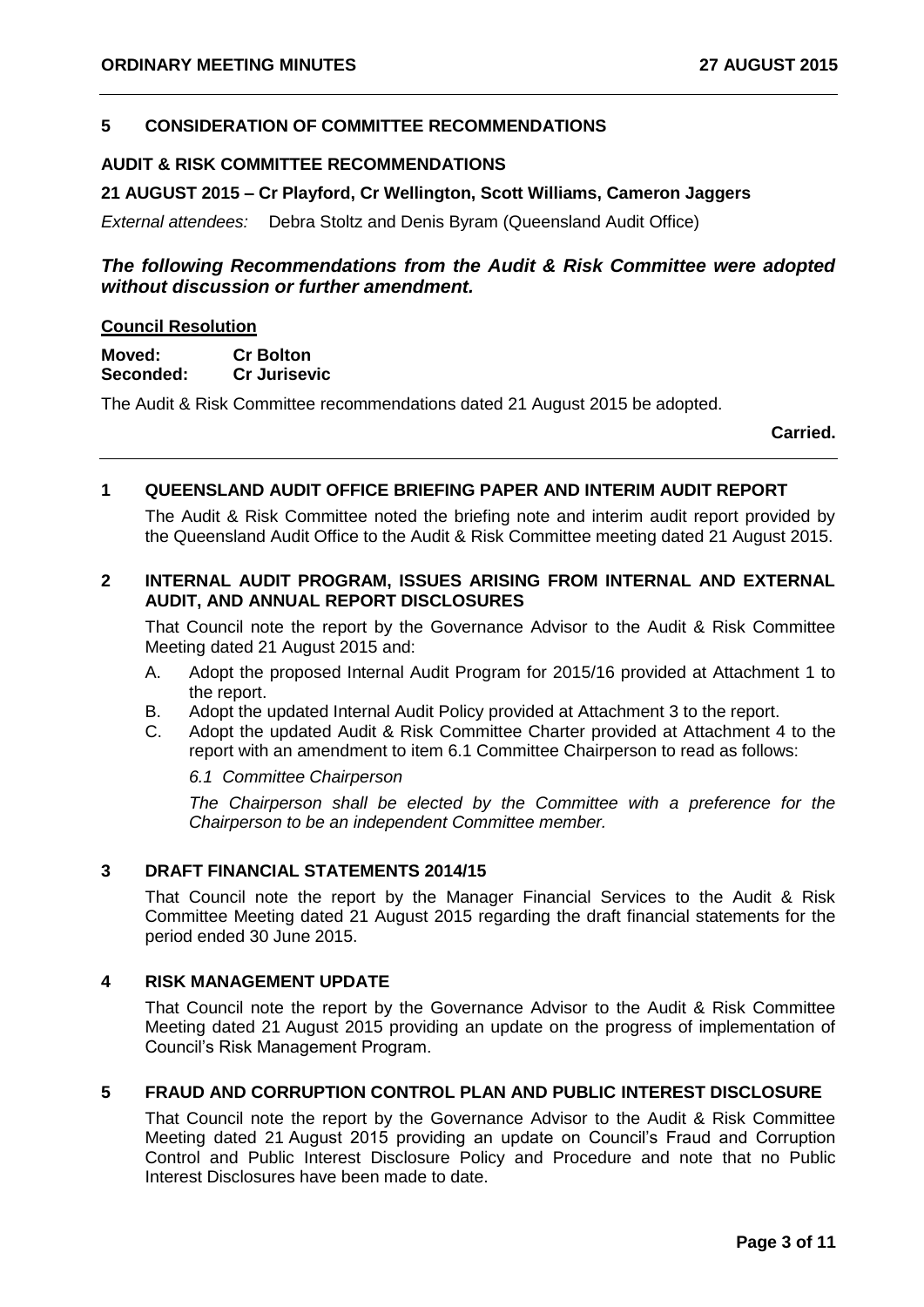#### **INFRASTRUCTURE & SERVICES COMMITTEE RECOMMENDATIONS**

#### **18 AUGUST 2015 - Crs Sandy Bolton (Chair), Bob Abbot, Frank Pardon, Noel Playford**

*Other Councillors in Attendance: Cr Jurisevic*

#### **4 FESTIVE SEASON GRANT RECOMMENDATIONS - 2015 -2016**

#### **Council Resolution**

**Moved: Cr Wellington Seconded: Cr Pardon**

That Council note the report by the Community Development Coordinator to the Infrastructure and Services Committee dated 18 August 2015 and

- A Adopt the Festive Season Grant recommendations for the financial year 2015/16 as set out in Attachment 1 to the report with the following changes:
	- 1. Cooroy/Pomona Lions Club Inc grant for the Pomona Night of Lights be increased to \$1,500; and
	- 2. Kin Kin Community Group Inc grant for Kin Kin Community Christmas be increased to \$1,200.
- B. Agree that additional funds for this purpose be allocated in Budget Review 2.

**Carried.**

#### *The following Recommendations from the Infrastructure & Services Committee were adopted without discussion or further amendment.*

#### **Council Resolution**

**Moved: Cr Wilkie Seconded: Cr Jurisevic** 

The Infrastructure & Services Committee recommendations dated 18 August 2015 be adopted except where dealt with or held over by separate resolution

**Carried.**

#### **1 CAPITAL PROGRAM DELIVERY - REVIEW 2014/15**

That Council note the report by the Asset Planning Coordinator to the Infrastructure and Services Committee meeting dated 18 August 2015 providing a review of the project delivery activities for the 2014/2015 Capital Works Program.

#### **2 WHOLE OF SHIRE FORWARD PLANNING & DESIGN PROGRAM**

*Item not dealt with by Infrastructure & Services Committee. Referred to General Committee for consideration.*

**Reason for referral – I&S Committee request further detail on the proposed forward planning projects.**

#### **3 DR PAGES RD - KINMOND CREEK RD CONSTRUCTION UPDATE**

That Council note the report by the Acting Design Services Team Leader to the Infrastructure & Services Committee Meeting dated 18 August 2015 providing an update on the progress of the planning and design for the upgrade of the unsealed section of Dr Pages Road and Kinmond Creek Road.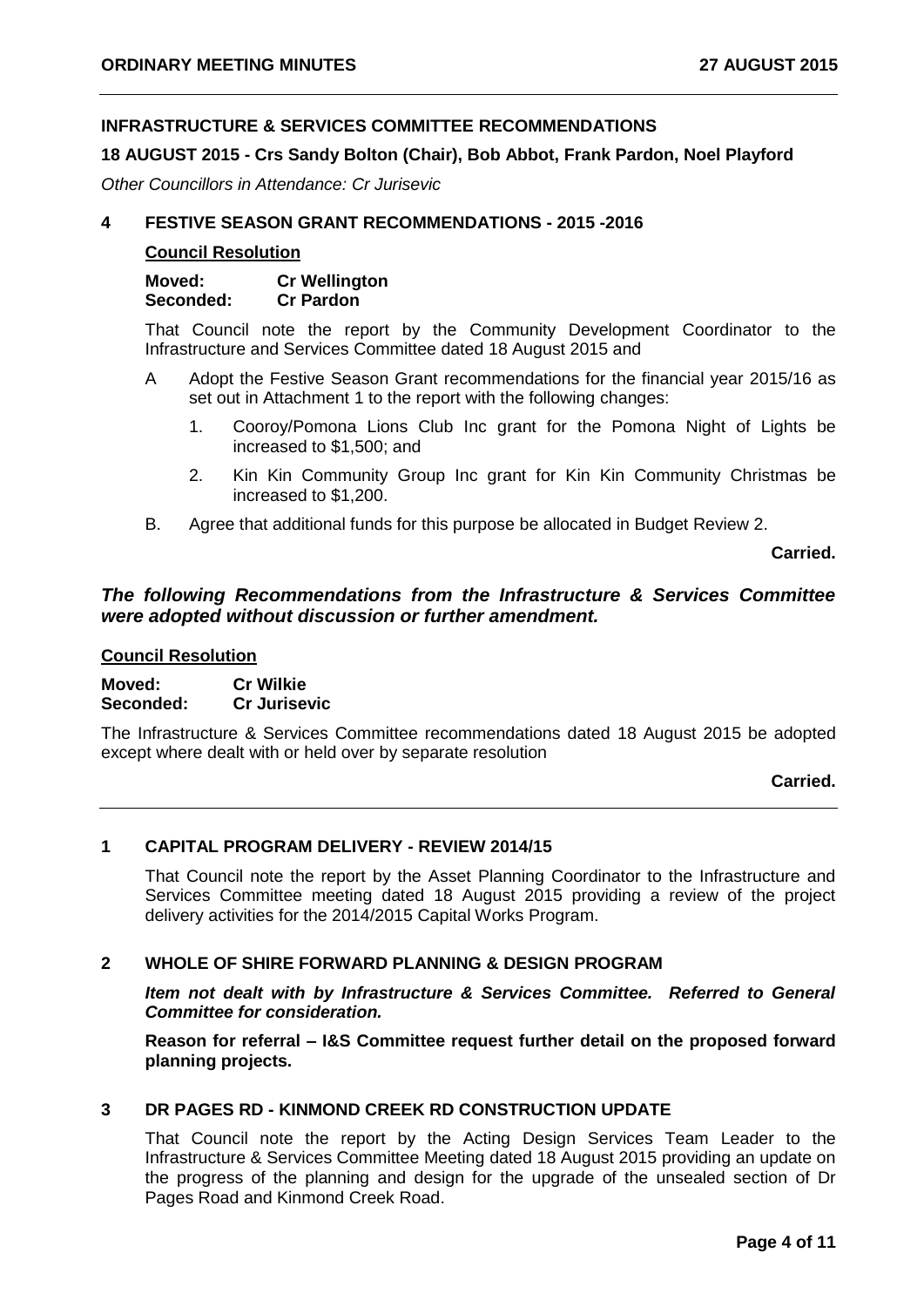#### **PLANNING & ORGANISATION COMMITTEE RECOMMENDATIONS**

**18 AUGUST 2015 – Crs. Joe Jurisevic (Chair), Noel Playford, Tony Wellington, Frank Wilkie**

*Other Councillors in Attendance: Nil*

#### *The following Recommendations from the Planning & Organisation Committee were adopted without discussion or further amendment.*

#### **Council Resolution**

**Moved: Cr Wilkie Seconded: Cr Wellington** 

The Planning & Organisation Committee recommendations dated 18 August 2015 be adopted.

**Carried.**

#### **1 BUILDING STATISTICS JANUARY TO JUNE 2015**

That Council note the report by the Building and Plumbing Officer to the Planning & Organisation Committee Meeting dated 18 August 2015 providing the quarterly statistics on decisions in relation to building relaxations and comparisons with the previous quarter statistics.

#### **2 APPLICATION FOR MATERIAL CHANGE OF USE FOR A COMMERCIAL BUSINESS TYPE 1 OFFICE AND OPERATIONAL WORKS FOR LANDSCAPING SITUATED AT 168 NOOSA PARADE, NOOSAVILLE MCU15/0038 & OPW15/0072**

That Council note the report by the Development Planner to the Planning & Organisation Committee Meeting dated 18 August 2015 regarding Application No. MCU15/0038 & OPW15/0072 for a Development Permit for Commercial Business Type 1 - Office & Operational Works for Landscaping situated at 168 Noosa Parade, Noosaville and

- A. Approve the application in accordance with the conditions contained in the Planning & Organisation Committee Agenda dated 18 August 2015;
- B. Find the following are sufficient grounds to justify the decision despite the conflict with the Planning Scheme:
	- 1. The development involves the reuse of an existing commercial building approved for a medical centre fronting a major road; and
	- 2. The development will not result in any significant additional impacts on the residential amenity of the area.

#### **3 APPLICATION FOR SIGNAGE SITUATED AT 1/25 HASTINGS STREET, NOOSA HEADS OPW15/0118**

*Item not dealt with by Planning & Organisation Committee. Referred to General Committee for consideration*

**Reason for referral – Further report requested with further information regarding shop/window-front signage.**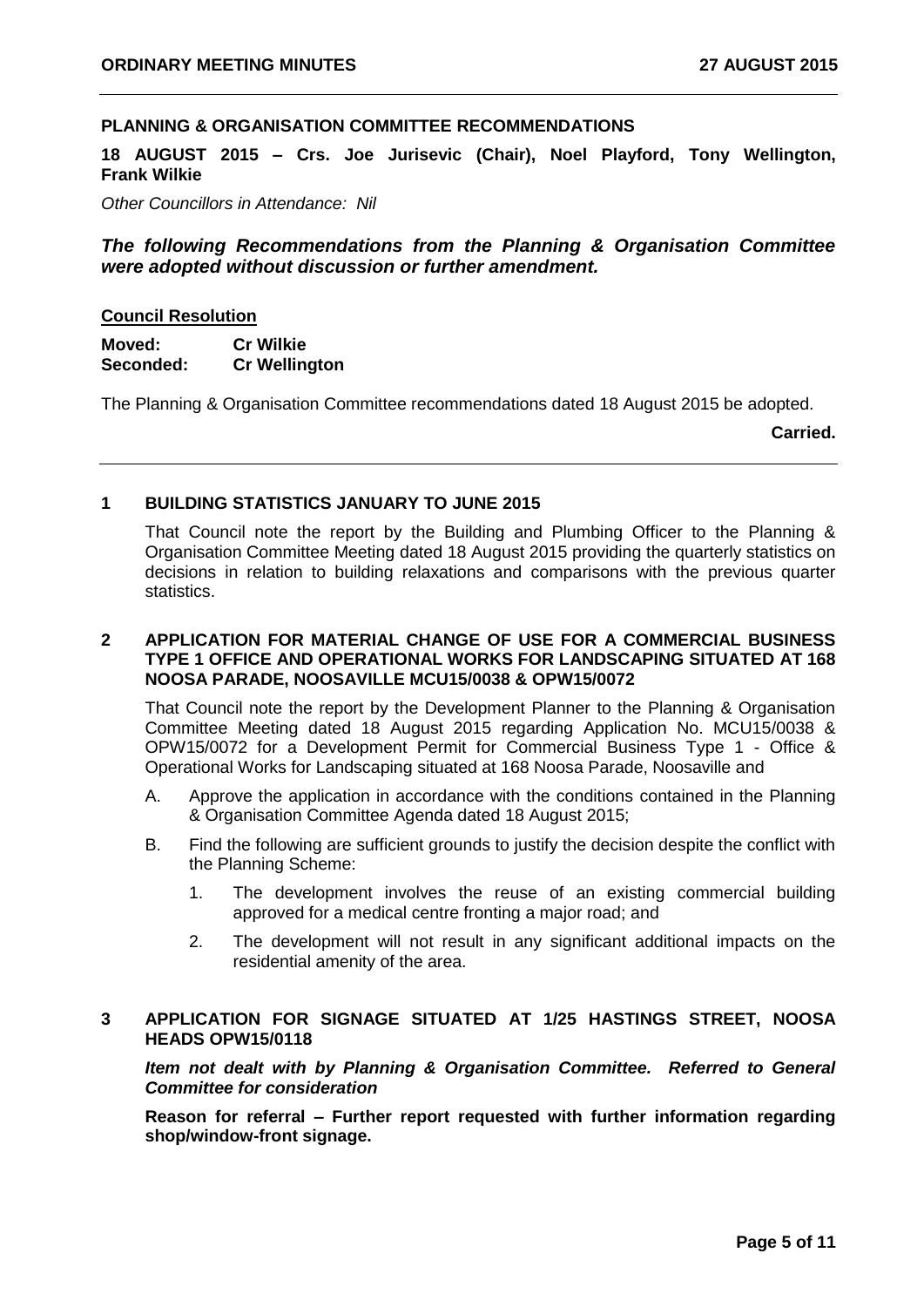#### **4 DEVELOPMENT APPLICATION FOR MATERIAL CHANGE OF USE FOR ADDITIONS TO AN EXISTING MULTIPLE DWELLING - TYPE 4 CONVENTIONAL AT 41 BELMORE TERRACE SUNSHINE BEACH (MCU15/0025)**

That Council note the report by the Coordinator Planning to the Planning & Organisation Committee Meeting dated 18 August 2015 regarding Application No. MCU15/0025 for a Development Permit for Material Change of Use for a Multiple Dwelling Type 4 (Alterations and Additions to an Existing Unit) situated at 41 Belmore Terrace, Sunshine Beach and:

- A. Approve the application in accordance with the conditions contained in the Planning & Organisation Committee Agenda dated 18 August 2015.
- B. Find the following sufficient grounds to justify the decision despite the conflict with the Planning Scheme:
	- 1. The multiple dwelling use is existing on the site and the development does not involve intensification of the use in regard to the number of units or population density.

#### **5 PROPOSED EXPENDITURE OF KOALA OFFSET CONTRIBUTION - SETTLERS COVE**

*Item not dealt with by Planning & Organisation Committee. Referred to General Committee for consideration*

**Reason for referral – Cr Wellington disagrees with the recommendation.**

#### **6 SURVEY & REGISTER OF NOOSAVILLE INDUSTRIAL AREA BUSINESSES**

That Council note the report by the Manager, Planning & Environment to the Planning & Organisation Committee Meeting dated 18 August 2015 and

- A. Use the results of the survey of the Noosaville Industrial area to inform decisions on industrial and broader business land allocation and mix of uses in the next planning scheme; and
- B. Request officers to regularly monitor the area to ensure that any new businesses are compliant with the industrial zoning.

#### **7 FINANCIAL PERFORMANCE REPORT JULY 2015**

That Council note the report by the Manager Financial Services to the Planning & Organisation Committee Meeting dated 18 August 2015 providing the July 2015 monthly financial performance report for the 2015/16 financial year.

#### **8 NOOSA ECONOMIC PROFILE**

That Council note the report by the Senior Economic Development Officer to the Planning & Organisation Committee Meeting dated 18 August 2015 and note the Economic Profile prepared by AEC Group Ltd.

#### **9 APPOINTMENT OF 2016 SHOW HOLIDAY**

That Council note the report by the Personal Assistant to the CEO to the Planning & Organisation Committee Meeting dated 18 August 2015 and request the Chief Executive Officer to write to the Office of Industrial Relations, Queensland Treasury requesting the appointment of Friday, 9 September 2016 as a Show Holiday for the Noosa Shire.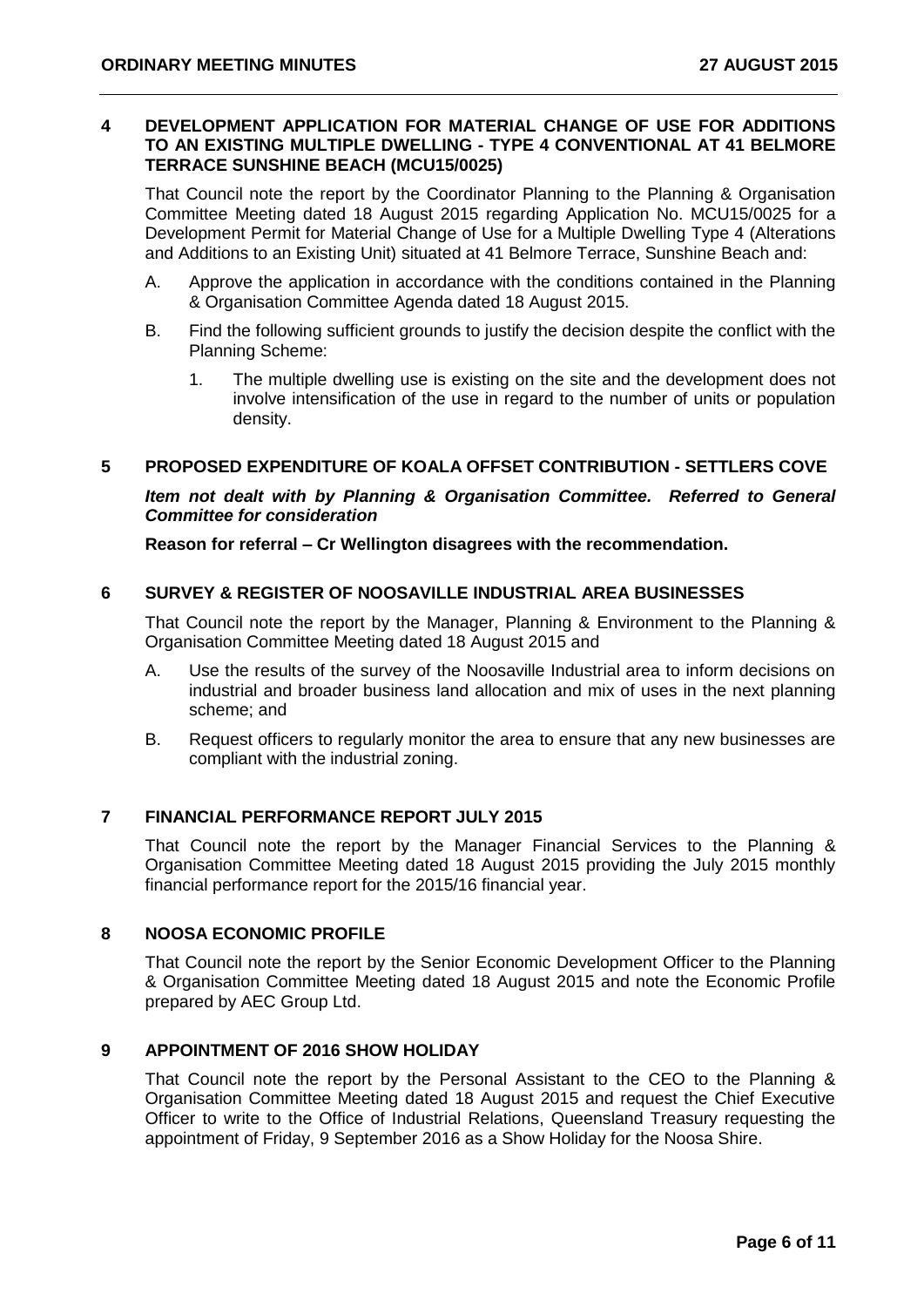#### **10 OPERATIONAL PLAN PROGRESS REPORT - 4TH QUARTER 2014-2015**

That Council note the report by the Chief Executive Officer to the Planning & Organisation Committee Meeting dated 18 August 2015 providing an update on progress with the implementation of the Operational Plan to 30 June 2015 and details of Council's Key Performance Indicators.

#### **11 YEAR IN REVIEW - 2014-2015**

*Item not dealt with by Planning & Organisation Committee. Referred to General Committee for consideration*

**Reason for referral – Significance of issue.**

#### **12 COMMUNITY JURY 1 PROCESS**

.

That Council note the report by the Community Engagement Manager to the Planning & Organisation Committee Meeting dated 18 August 2015 providing an update on the first Community Jury process.

#### **13 ANNUAL REVIEW OF COUNCIL DELEGATIONS OF AUTHORITY**

That Council note the report by the Governance Advisor to the Planning & Organisation Committee Meeting dated 18 August 2015 and:

- A. Pursuant to section 257 of the Local Government Act 2009, update the current Delegations of Authority by the Council to the Chief Executive Officer (CEO) as detailed in Table 1 of this report and provided at Attachment 1; and
- B. Pursuant to section 257 of the Local Government Act 2009, agree to delegate the new powers detailed in Table 2 of this report and provided at Attachment 2.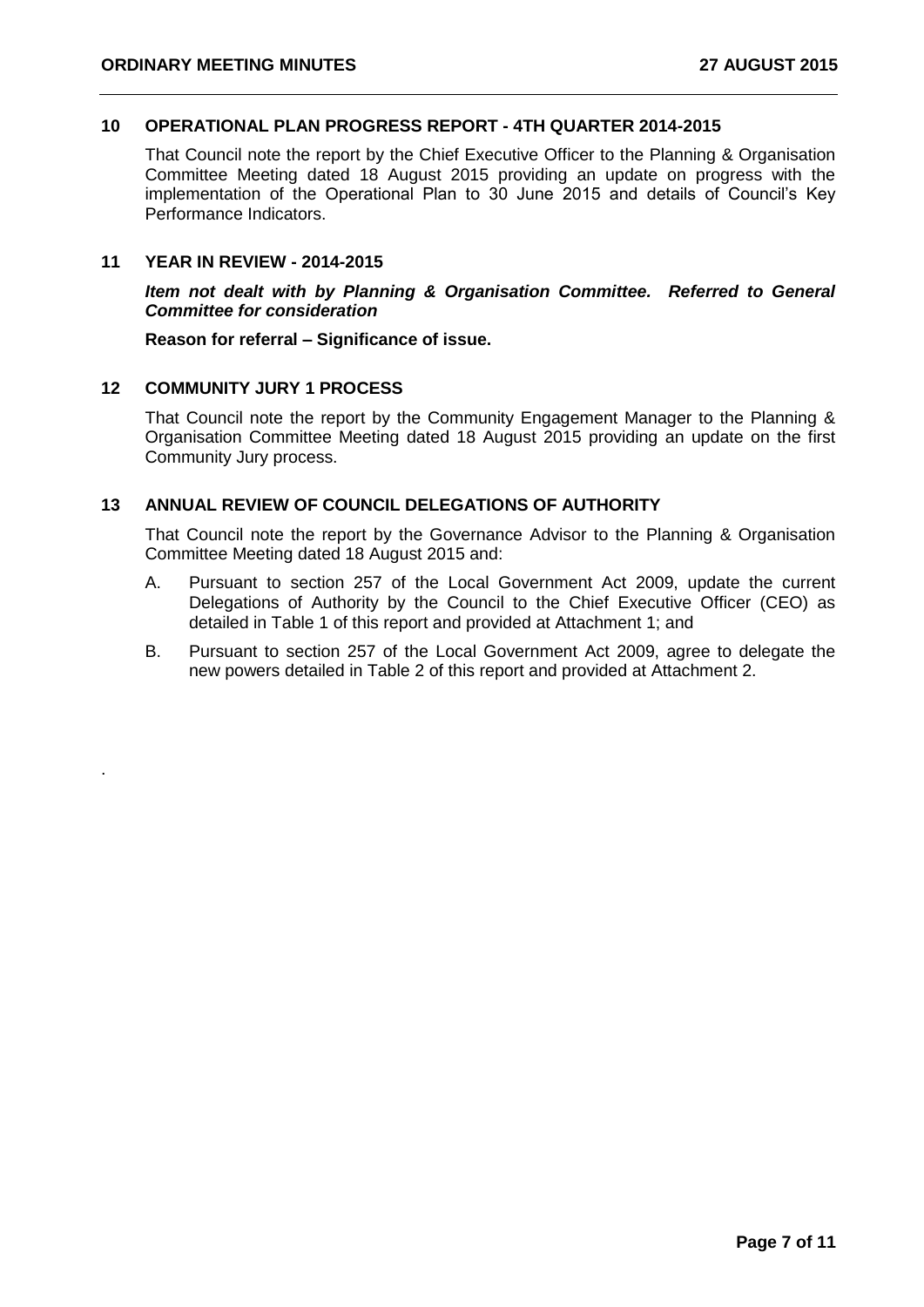#### **GENERAL COMMITTEE RECOMMENDATIONS**

**24 AUGUST 2015 - Crs Frank Wilkie (Chair), Bob Abbot, Sandy Bolton, Joe Jurisevic, Frank Pardon, Noel Playford and Tony Wellington**

*Apologies: Nil*

#### **3 DEVELOPMENT APPLICATION FOR OPERATIONAL WORKS FOR SIGNAGE OPW15/0118 - FURTHER REPORT**

#### **Council Resolution**

**Moved: Cr Playford Seconded: Cr Pardon** 

It be noted that Application No. OPW15/0118 for a Development Permit for Operational Works (signage), situated at 25 Hastings Street, Noosa Heads has been withdrawn by the Applicant.

**Carried.**

*The following Recommendations from the General Committee were adopted without discussion or further amendment.*

#### **Council Resolution**

#### **Moved: Cr Bolton Seconded: Cr Wellington**

The General Committee recommendations dated 24 August 2015 be adopted except where dealt with or held over by separate resolution.

**Carried.**

#### **1 COMMUNITY JURY RECOMMENDATIONS ON MIMINISING ORGANIC WASTE TO LANDFILL**

That Council note the report by the Manager Waste and Environmental Health to the General Committee dated 24 August 2015 and Attachment 1, "Noosa Community Jury's Verdict – Findings and Recommendations on the Best Way to Minimise Organic Waste to Landfill", and:

- A. Thank the Community Jury members for participating in the Community Jury Process, for their dedication and time attending meetings, researching material and finalising their Report and Recommendations to Council;
- B. Agree in principle to the introduction of a mandated Garden Organics Waste Collection Service to urban areas of Noosa Shire and refer the proposal to a Council workshop to determine details of who would receive the service, how the service would be implemented and timing for its introduction;
- C. Agree in principle to the introduction of a future Food and Garden Organic waste collection service to sections of the Noosa Community and refer the proposal to a Council Workshop to consider who would receive the service, how it would be implemented and timing for its introduction;
- D. Agree in principle to a ban on single use non-biodegradable plastic bags in Noosa and refer the proposal to a Council Workshop to determine how this might be implemented; and
- E. Agree with the Jury recommendations regarding the need for a comprehensive community education and information campaign to accompany the introduction of any significant changes to the waste collection services currently provided by Council.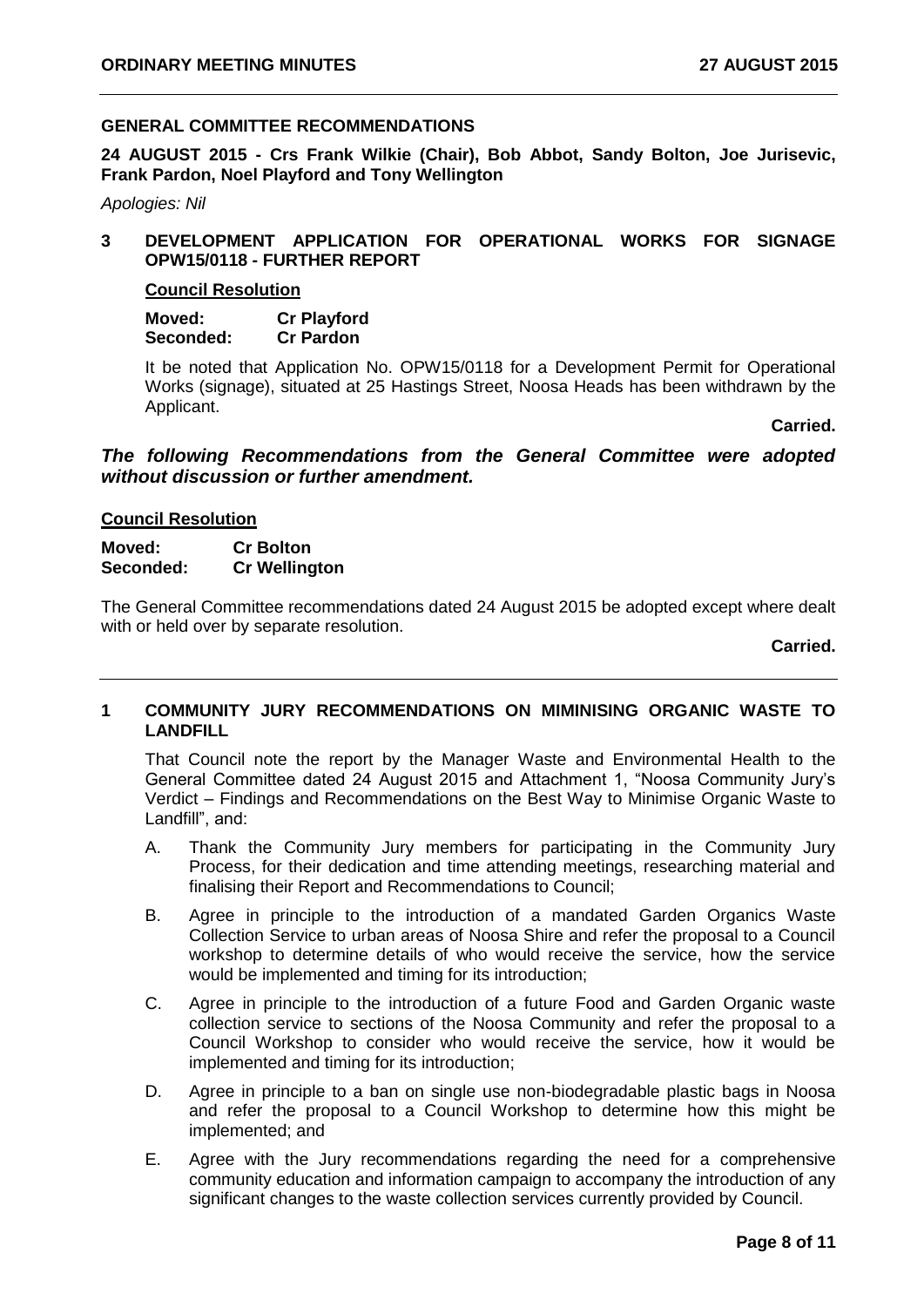#### **2 WHOLE OF SHIRE FORWARD PLANNING DESIGN PROGRAM - FURTHER REPORT**

That Council note the report by the Acting Design Services Team Leader to the Infrastructure and Services Committee Meeting dated 18 August 2015 and the Further Report to the General Committee Meeting dated 24 August 2015 and approve the proposed forward planning project allocations for the 2015/2016 Whole of Shire Forward Planning & Design Program.

#### **4 PROPOSED EXPENDITURE OF KOALA OFFSET CONTRIBUTION - SETTLERS COVE**

That Council note the report by the Environment Officer to the Planning & Organisation Committee Meeting dated 18 August 2015 and;

- A. Approve the planting and maintenance of 450 koala habitat trees in the Girraween Nature Refuge using the koala offset financial contribution paid by CBD Settlers Cove Pty Ltd pursuant to *Offsets for Net Gain of Koala Habitat in SEQ*; and
- B. Approve the remaining koala habitat offset contribution paid by CBD Settlers Cove Pty Ltd to be expended in accordance with Option 1 as outlined in the report.
- C. Request staff to report to Council, prioritising the koala accident hotspots within Noosa Shire including possible measures aimed at reducing koala mortality at accident hotspots.

#### **5 YEAR IN REVIEW - 2014-2015**

That Council note the report by the Chief Executive Officer to the Planning & Organisation Committee Meeting dated 18 August 2015 providing a review of Council's activities and progress in the 2014/15 financial year.

#### **6 BUDGET REVIEW FOR 2014/15 CARRYOVER EXPENDITURE**

That Council note the report by the Manager Financial Services to the General Committee Meeting dated 24 August 2015 and approve the requested changes to the budget for the 2015/16 financial year as outlined in the attached Revised Budget Financial Statements.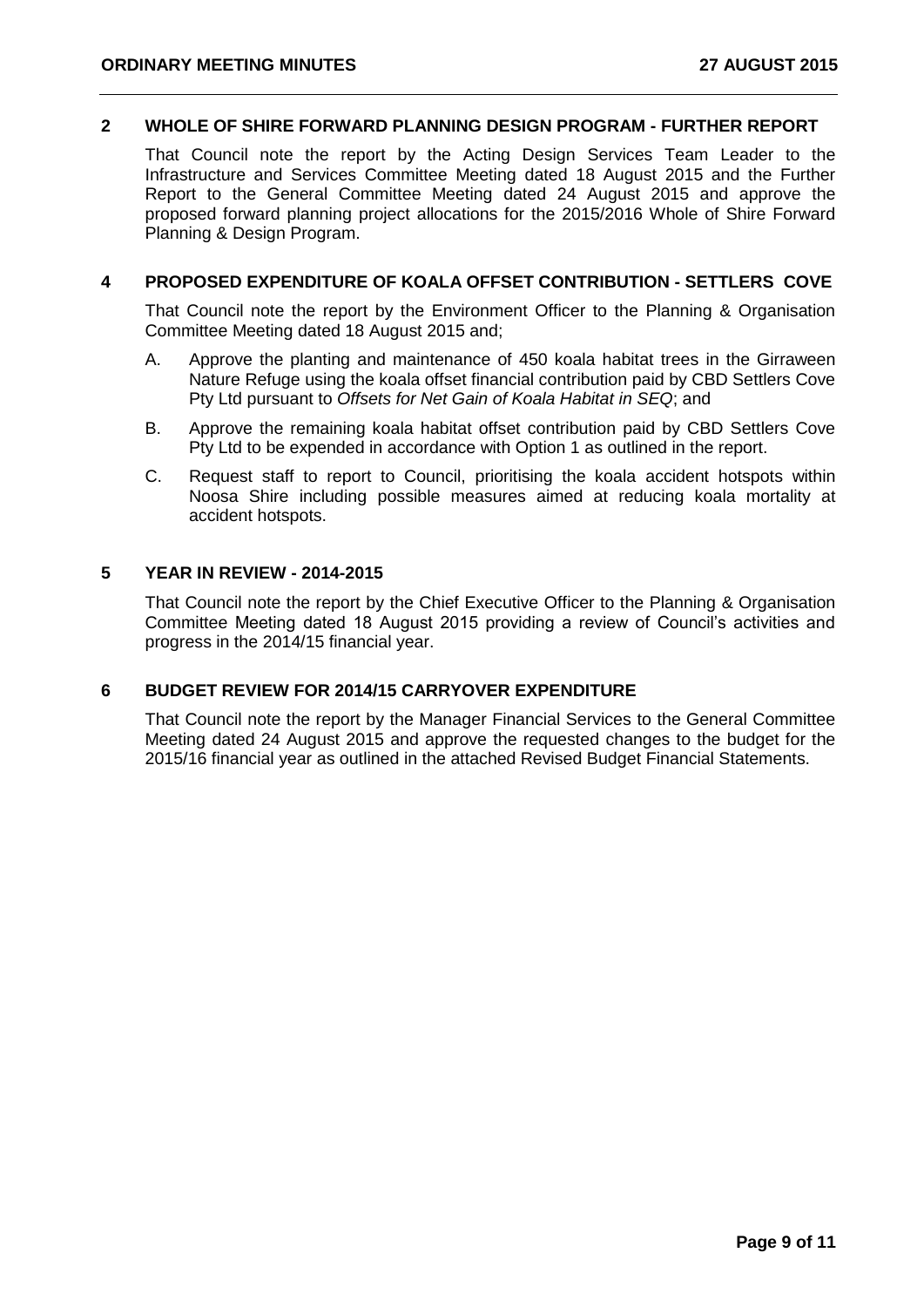#### **6 ORDINARY MEETING REPORTS**

*Refer Item 8 - Confidential session*

#### **7 PETITIONS**

#### **1 PETITION: OPPOSTION TO DEVELOPMENT APPLICATION MCU 12/0184 FOR A POULTRY FARM AT RIDGEWOOD/WEST COOROY**

#### **Council Resolution**

**Moved: Cr Bolton Seconded: Cr Jurisevic** 

That the petition tabled by Cr Bolton from the "No Broiler Farm Cooroy" group requesting Council reject Development Application MCU12/0184 be received and referred to the Chief Executive Officer to determine appropriate action.

**Carried.**

#### **8 CONFIDENTIAL SESSION**

#### **Council Resolution**

**Moved: Cr Playford Seconded: Cr Bolton** 

That the confidentiality of *Item 8.1 Certified Agreement Update and Proposed Administrative Arrangements* be removed and the report be discussed in open session.

**Carried.**

#### **1 CERTIFIED AGREEMENT UPDATE AND PROPOSED ADMINISTRATIVE ARRANGEMENTS**

#### **Council Resolution**

**Moved: Cr Wellington Seconded: Cr Wilkie** 

That Council note the report by the Chief Executive Officer to the Ordinary Meeting dated 27 August 2015 and:

- A. Agree to provide a pay rise by way of an administrative arrangement to Council staff in light of the ongoing delays in finalising our Noosa Certified Agreement due to legislative and award reviews by successive State Governments and that such pay rise continue until such time as the current Certified Agreements are replaced or until Council decides otherwise at its discretion;
- B. Agree to provide that pay rise in accordance with the details set out in the report by the Chief Executive Officer to the Ordinary Meeting dated 27 August 2015;
- C. Agree to enter into a spinal injury insurance scheme with the Paraplegic Benefits Fund Australia in accordance with the details set out in the report by the Chief Executive Officer to the Ordinary Meeting dated 27 August 2015; and
- D. Request the Manager Financial Services to include the additional employee costs and spinal injury insurance in the next budget review.

**Carried.**